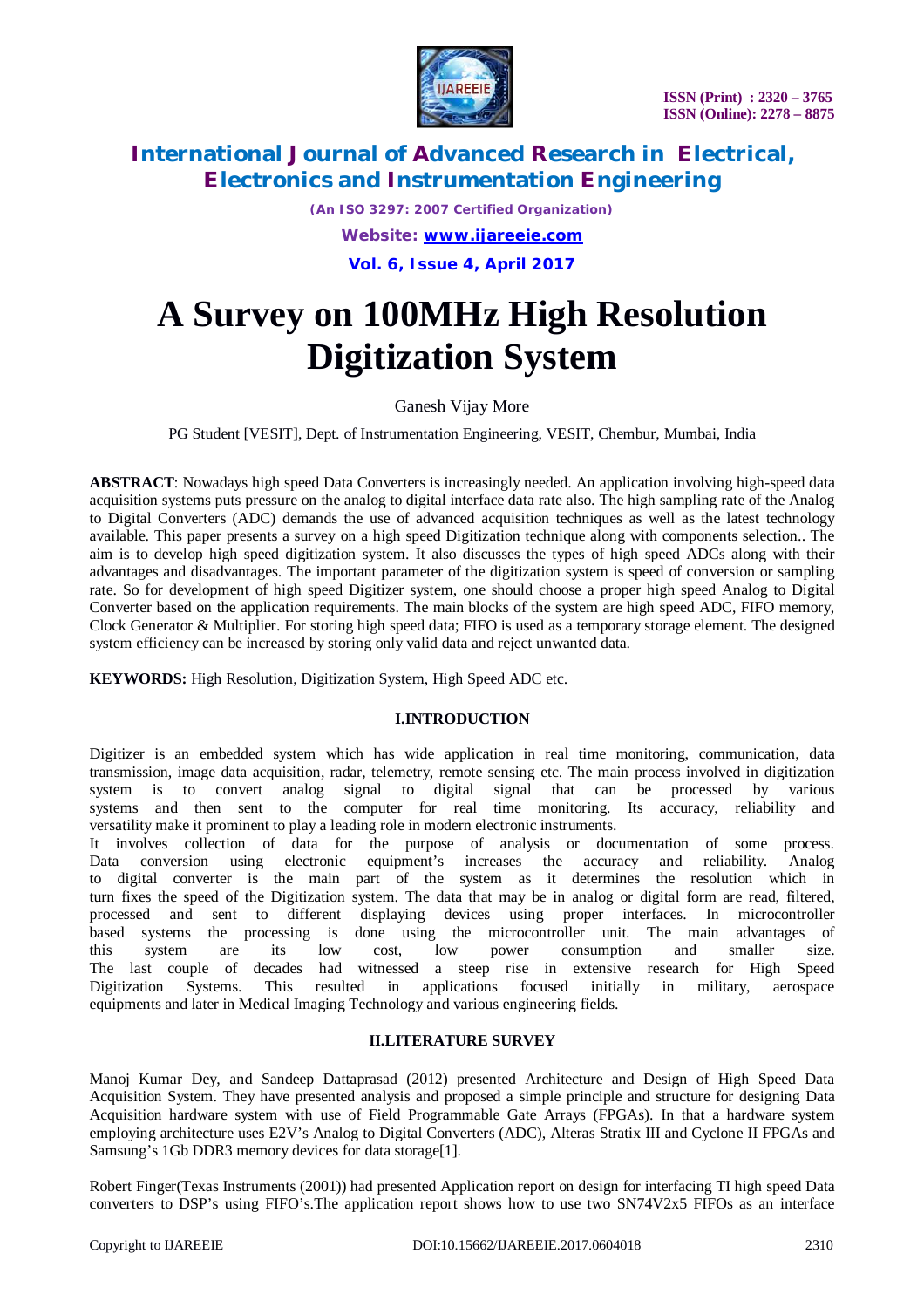

*(An ISO 3297: 2007 Certified Organization)*

#### *Website: [www.ijareeie.com](http://www.ijareeie.com)*

### **Vol. 6, Issue 4, April 2017**

between TMS320C6201 and TMS320C6203 DSPs and a THS1031 analog-to-digital converter or THS5661A digitalto-analog converter. This method can also be used for other data converters[2].

Anju P. Raju and Ambika Sekhar(2012) presented a Implementation of High Speed Distributed Data Acquisition System. This system is based on Field Programmable Arrays(FPGA). They have developed High Speed Distributed Data Acquisition System which is a multichannel analog data acquisition system, acquires data from 16 analog channels and transmits the captured data to the displaying device through Ethernet device. Control logic unit implemented in the FPGA controls and coordinates the action of the various devices involved in data acquisition [3].

Nie Hongshan and Wang Yinan(2011) presented the hardware model of High Speed Real-Time Data Acquisition System Based on Solid-state Storage Technique. This hardware system mainly consists of data acquisition, distribution and storage section. They had used 3GSPS ultra high-speed ADC which is applied in acquisition section. In distribution section, the original data stream is distributed into four streams. Each data stream is stored into one solid-state storage card which is composed of NAND flash array. Also, In aspect of software, implementation methods of DDR3-based FIFO and NAND flash controller were introduced in detail[4].

#### **III.TYPES OF HIGH SPEED ADC**

**1. Flash ADC**

**2. Pipelined ADC**

#### **(1)Flash ADC**

Flash ADCs (sometimes called parallel ADCs) are the fastest type of ADC and use large numbers of comparators. An N-bit flash ADC consists of  $2^N$  resistors and  $2^N$ -1 comparators arranged as in Figure 2.6. Each comparator has a reference voltage which is 1 LSB higher than that of the one below it in the chain. For a given input voltage, all the comparators below a certain point will have their input voltage larger than their reference voltage and a 1 logic output, and all the comparators above that point will have a reference voltage larger than the input voltage and a 0 logic output. The  $2^N$ -1 comparator outputs therefore behave in a way analogous to a mercury thermometer, and the output code at this point is sometimes called a thermometer code. Since  $2<sup>N</sup>$ -1 data outputs are not really practical, they are processed by a decoder to generate an N-bit binary output. However, the architecture uses large numbers of resistors and comparators and is limited to low resolutions, and if it is to be fast, each comparator must run at relatively high power levels. Hence, the problems of flash ADCs include limited resolution, high power dissipation because of the large number of high speed comparators (especially at sampling rates greater than 50 MSPS), and relatively large (and therefore expensive) chip sizes[5].

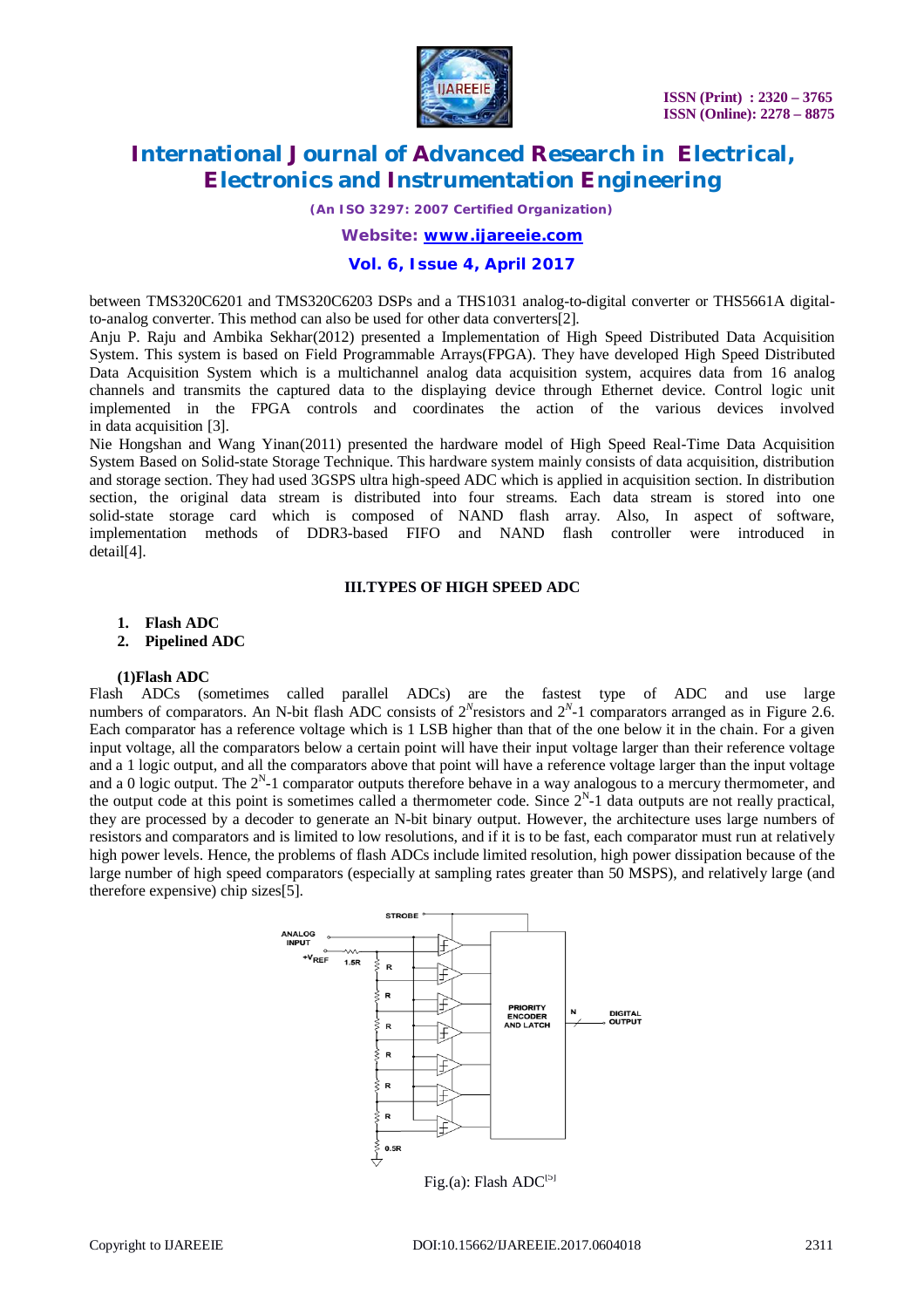

*(An ISO 3297: 2007 Certified Organization)*

### *Website: [www.ijareeie.com](http://www.ijareeie.com)*

# **Vol. 6, Issue 4, April 2017**

#### **Advantages:**

Flash converters are capable of high sampling rates up to 1GSPS.

### **Disadvantages:**

- **•** Design limitations on higher resolution (limited to 8-bits).
- **•** More power consumption due to large number of resistors and comparators**.**

#### **(2)Pipelined or Propagation type ADC:**



**• Fig. (b): Pipelined ADC Architecture [5] .**

In this schematic, the analog input,  $V_{IN}$ , is first sampled and held steady by a sample-and-hold (S&H), while the flash ADC in stage one quantizes it to three bits. The 3-bit output is then fed to a 3-bit DAC (accurate to about 12 bits), and the analog output is subtracted from the input. This "residue" is then gained up by a factor of four and fed to the next stage (Stage 2). This gained-up residue continues through the pipeline, providing three bits per stage until it reaches the 4-bit flash ADC, which resolves the last 4LSB bits. Because the bits from each stage are determined at different points in time, all the bits corresponding to the same sample are time-aligned with shift registers before being fed to the digital-error-correction logic. Note when a stage finishes processing a sample, determining the bits, and passing the residue to the next stage, it can then start processing the next sample received from the sample-and-hold embedded within each stage. This pipelining action is the reason for the high throughput. Less popular type of error corrected subranging architecture is the recirculating subranging ADC. The concept is similar to the error corrected subranging architecture previously discussed, but in this architecture, the residue signal is recirculated through a single ADC and DAC stage using switches and a programmable gain amplifier (PGA). The major problem with this technique is the PGA. Its gain bandwidth product will limit the frequency response at higher gains. Also matching of the various gains could be problematic [5].

#### **Advantages:**

- Higher Sampling rates can be achieved, i.e. up to 550MSPS.
- As high sampling rate can be achieved, higher Bandwidth signals can be digitized.

#### **Disadvantages:**

- Pipeline ADC requires external clock signal to start conversion.
- Processing of signal is done at every stage of pipelined architecture, it generates Pipeline delay.

#### **IV.SYSTEM DESCRIPTION**

Now days in analog signal-processing system, there is often the need for high-speed digitization. Connecting fast data converters to a DSP can be a demanding task. The high speed A/D converters designed for digitizing high frequency, wide dynamic range signals. They are perfect for demanding communications applications with AC performance. As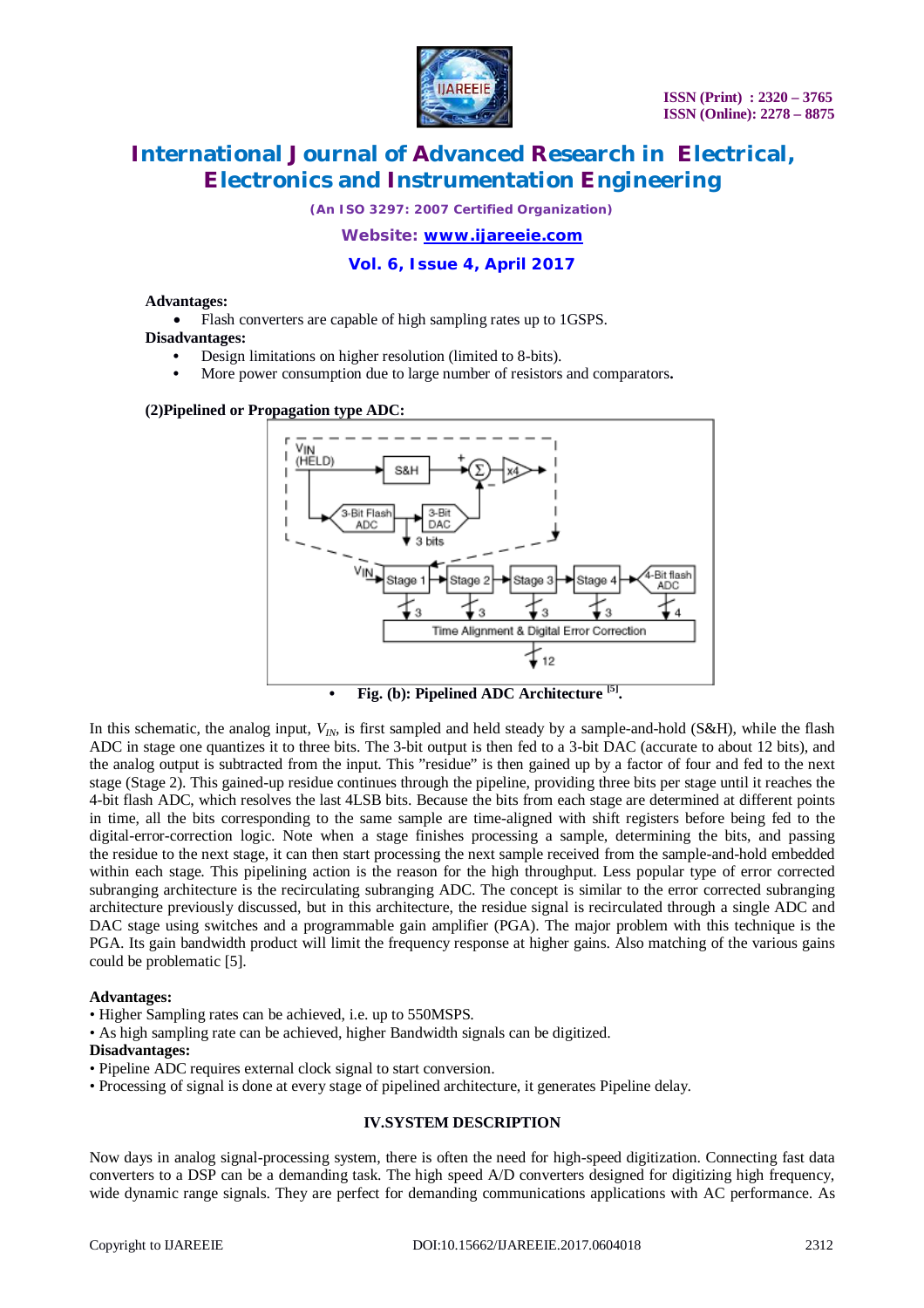

*(An ISO 3297: 2007 Certified Organization)*

*Website: [www.ijareeie.com](http://www.ijareeie.com)*

**Vol. 6, Issue 4, April 2017**

data conversion will be at high speed, so high speed FIFO is an ideal solution to buffer some of output data. When a whole block of data has been sampled, the data can be transferred in a read burst from the FIFO to the PC using USB based PC Interface for further processing [2].



Fig.(c): Block Diagram of System.

Here as shown in above block diagram, at start analog input is amplified according to ADC input specifications and then given to high speed ADC. The high speed clock is generated by the clock generator & multiplier and given to ADC and FIFO. The input signal is sampled and converted into digitized form by ADC at high rate.

At the speed of several MHz instantaneous data transfer to PC is difficult so First-In-First-Out(FIFO) memory is used as temporary storage element for high speed operations. Digital data is first stored in FIFO; and this data is then transfer to PC for processing or displaying.

All the input signal may not be of interest, so unwanted signal should be rejected or should not be stored in the FIFO. The FIFO Logic Control Circuitry is used for FIFO to store only signal of interest not the unwanted signal. This OFF time of FIFO can be used for data transfer; due to this one can simultaneously read and write data. Therefore, FIFO will never be overflow.

#### **V. SYSTEM DESIGN**

Selection of components is most important task, as every component should be capable of high speed operation. Major components required for the system are:

- *•***Analog to Digital Converter**
- *•***Input Amplifier**
- **Clock Generator & Multiplier**
- **FIFO Memory**

#### **Analog to Digital Converter:**

In high speed digitization system ADC is the most important component. The main parameters of ADC need to be considered for selections are Sampling Rate, Conversion Time and Resolution. For high speed digitization, Sampling Rate of ADC should be high. As sampling rate increases more data will be converted in finite time. Thus required sampling rate should be in several Mega Samples per Seconds (MSPS).

Conversion time is the time required for ADC to digitize one input sample. Therefore ADC's having very low conversion time are preferred for high speed operations. Another factor to be considered is Resolution. Resolution of the converter indicates the number of discrete values it can produce over the range of analog values. For precise and accurate measurement resolution of the converter should be high.

The output type (Serial or parallel) of ADC also affects speed of operation. In serial mode, ADC requires one clock Cycle to output one bit. For all bits to appear at output, it takes that number of clock cycles. In parallel output, for all the bits to available at output ADC requires only one clock cycle. So according to application requirements proper ADC should be selected.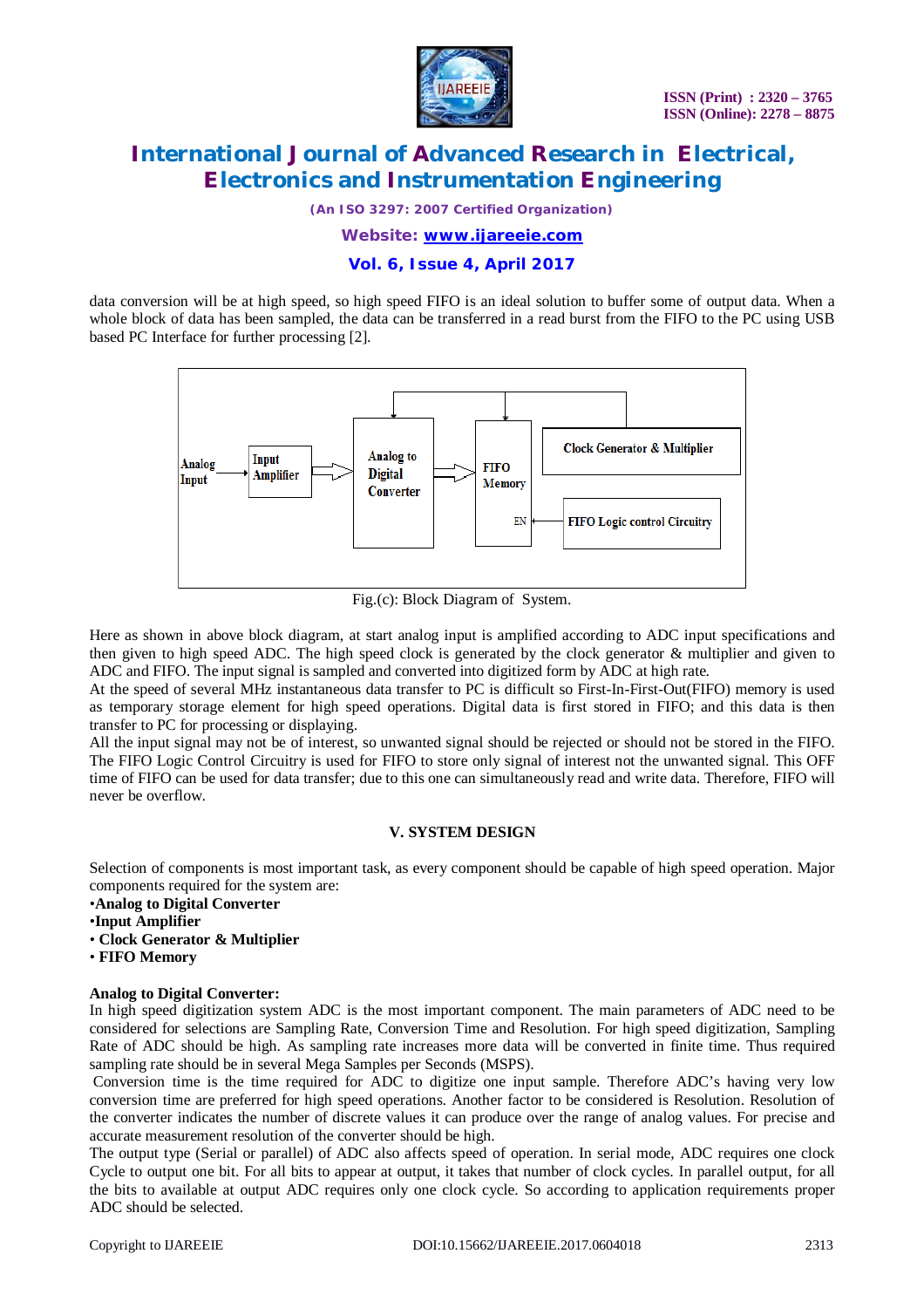

*(An ISO 3297: 2007 Certified Organization)*

*Website: [www.ijareeie.com](http://www.ijareeie.com)*

# **Vol. 6, Issue 4, April 2017**

As from the above requirements Linear Technology's LTC2145 high speed Propagation type ADC with 12-bit Resolution and sampling rate of upto 125MSPS is used for this application.

#### **Input Amplifier:**

Input to the amplifier is a continuous changing low level signal. As it is a random, input signal amplitude may take any values. For selecting input amplifier ADC specifications should also be taken into considerations. ADC has fixed range of input signal, beyond its absolute maximum ratings of input signal ADC may damage. This will create a problem; So to limit the input signal level up to ADC's maximum ratings there should be a provision. This can be done by using amplifier at the input of ADC which limits the input signal corresponding to ADC maximum rating value. For restricting input signal, supply voltage of amplifier should be same as supply voltage of ADC, as utput of op-amp will never exceeds its supply voltage. This will automatically limit the input signal level of ADC. Bandwidth of op-amp is also the key parameter for selection of amplifiers. For high speed operations bandwidth of op-amp should be high.

Texas Instruments LMH6629 Ultra-Low Noise, High-Speed Operational Amplifier, having input bandwidth of 900MHz is used in this application.

#### **Clock Generator & Multiplier:**

A clock generator is a circuit that produces a timing signal (also known as a clock signal), for use in synchronizing a circuit's operation. This clock signals are used for synchronizing operation of ADC and other circuitry. Sampling rate of ADC is decided by clock signal frequency. In general Sampling frequency is equal to clock signal frequency supplied to ADC. To achieve high sampling rate(up to several MSPS), clock generator should be capable of providing that much high frequency clock signal. Instead of generating high frequency clock signal, we can generate a fixed frequency clock signal using clock oscillators and then its frequency can be multiplied by different factors to achieve clock signals of various frequency . This can be done by programmable clock multipliers. This gives us advantage of achieving different sampling rate using same circuit. The important factor that should be considered during selection of clock generator & multiplier is Jitter. Jitter is the deviation from true periodicity of a presumed periodic signal. The time between every two samples should be same, if the jitter is present on the clock signal to ADC then time between samples varies and instantaneous error arises. So clock source selected should be jitter free.

The crystal oscillator MXO45HST-20M having fixed output frequency of 20MHz which is then multiply by clock multiplier IDT501. Clock multiplier can produce frequencies up to 160MHz. These both selected oscillator and multiplier are used for this application to get high frequency clock signal.

#### **FIFO Memory:**

First In First Out(FIFO) is a type of memory generally used as temporary storage element. It works on First In First Out principle. Selection of FIFO is mainly based on its Access Time, Read-Write cycle Time and Memory Locations. Access time is the time required for FIFO to perform one single operation.As output of ADC is coming at high rate(at several MHz), so FIFO should be able to store every sample. To store every sample coming at high rate, access time of FIFO should be small enough to . After storing every data at high speed, it can be then transfer to PC. Input and output type of FIFO(i.e. Serial or Parallel) is also one of the criteria to select FIFO for high speed operations. For serial input and output, it takes one clock cycle to read or write one bit of data that means, to read or write n-bits FIFO will take 'n' no. of clock cycle. This will reduce speed of operation. While on the other hand, in case of parallel input and output, only one clock cycle will be require to read or write all n- bits of data which increases reading and writing speed. So FIFO should have Parallel-In & Parallel-Out for high speed operations.

For storing data Texas Instruments SN74V245 FIFO, having 4096X18 bits of memory with access time of 5nsec is used in this system.